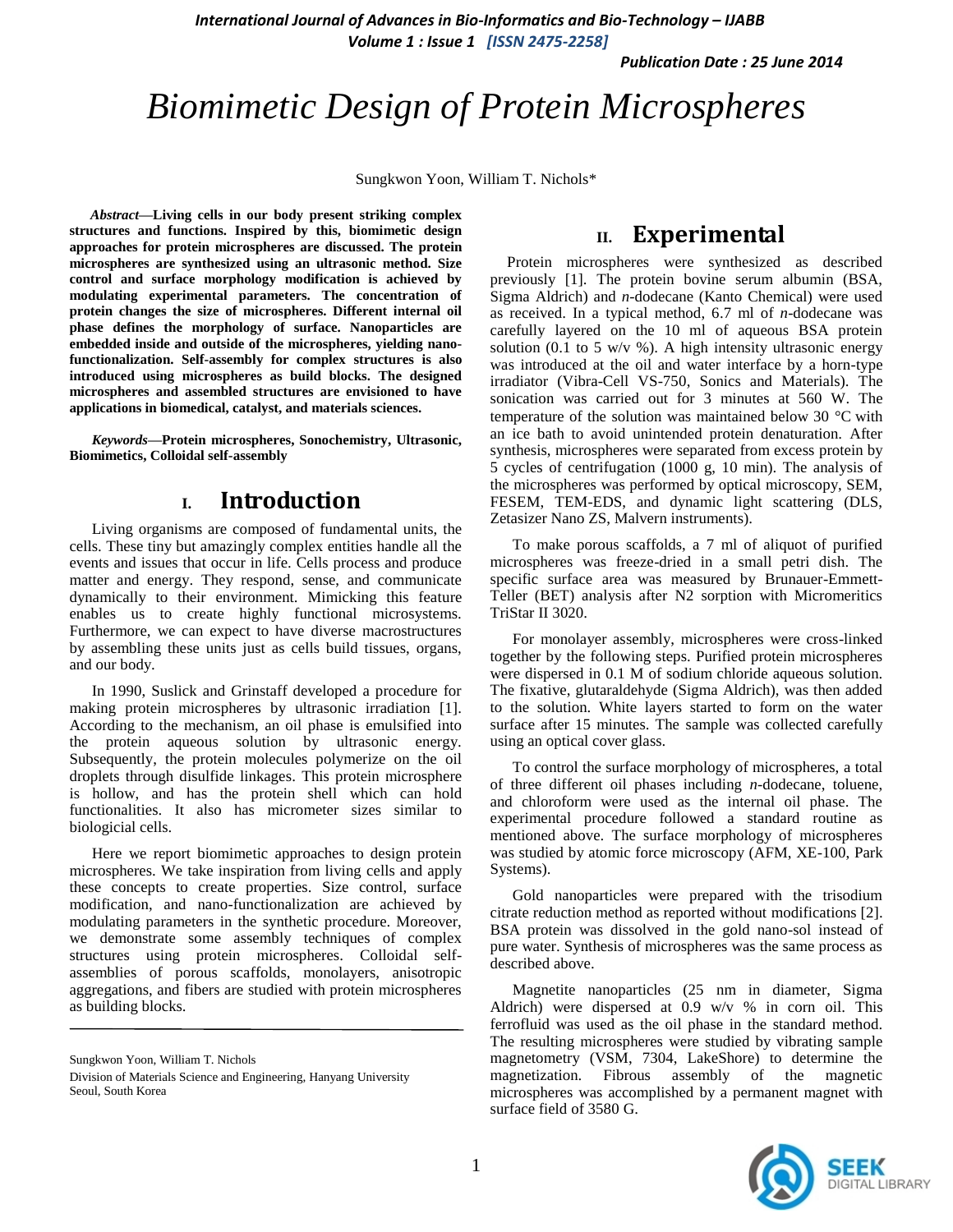#### *Publication Date : 25 June 2014*

# **III. Results and discussion**

### *A. Effects of protein concentration*

The size of biological cells varies quite a lot depending on their function. Skin cells average about 50 micrometers. Red blood cells are smaller, usually falling in a range of 6 to 8 micrometers in order to provide smooth passage through the blood vessels [3]. Each cell has an optimized size about its spatial area. By mimicking this feature, we studied the ability to control our microsphere size to make them adaptable to changes in various dimensions.

The typical emulsion system provides controllability of droplet size through a surfactant [4-5]. Our synthetic method for protein microspheres relies on oil in water ultrasonic emulsification having BSA protein as surfactant. Figure 1 shows the result of the microsphere size versus protein concentration. It is seen that decreasing concentration from 5 w/v % to 0.1 w/v % makes increasing mean diameter from 2.5



Figure 1. Mean size distribution of protein microspheres prepared from various protein concentrations (upper-left). DLS size measurements for 1 w/v % and 5 w/v % (upper-right). Optical microscopic images showing microspheres from several concentrations (bottom row).



Figure 2. SEM images for (a) palletized protein microspheres, (b) an open gap, (c) a cross sectional image from the open gap, and (d) a higher magnification image shows shape deformation in tightly packed microspheres.

μm to 22.5 μm (left graph). DLS study (right graph) for 5 w/v % and 1 w/v % also presents the increasing trend in mean diameters. Optical microscopic images in the bottom row show the actual images for some conditions. The microspheres are well dispersed and uniformly spherical. From DLS analysis and images, we can see microspheres are not monodisperse. This polydispersity is nonetheless valuable to assemble complex structures as discussed below.

Centrifuged and palletized protein microspheres are shown in Figure 2(a). We can see how microspheres are packed together. The small microspheres locate in the spaces between larger ones, increasing the packing density [6]. In addition, Protein microspheres are not rigid spheres. We can see the cross-sectional images from an open gap in Figure 2(b). Deformation in their shape is possible from spherical to various elongated or polyhedral shapes to promote tighter packing as shown in Figure 2(c, d). By expanding this idea, three different self-assemblies are achieved.

Figure 3(a) shows the protein porous scaffold. Freezedrying was introduced to remove outside water media and the internal oil phase. Water dehydration occurs, so the microspheres are packed tightly by capillary force. The internal *n*-dodecane escapes through small cracks in the 30 nm thick protein shell maintaining spherically shaped pores. The scaffold has a feeling like cotton, light-weight, and selfsupporting. BET analysis shows these scaffolds have a high specific surface area of 28.1 m<sup>2</sup>/g.

The as synthesized microspheres are buoyant in water due to their low density internal oil phase. The microspheres monolayer is prepared using this property. Cross-linked

#### (a) Protein porous scaffold



(b) Close-packed microspheres monolayer



(c) Snowman-like colloidal assembly



Figure 3. Self-assembly in protein microspheres; (a) a protein porous

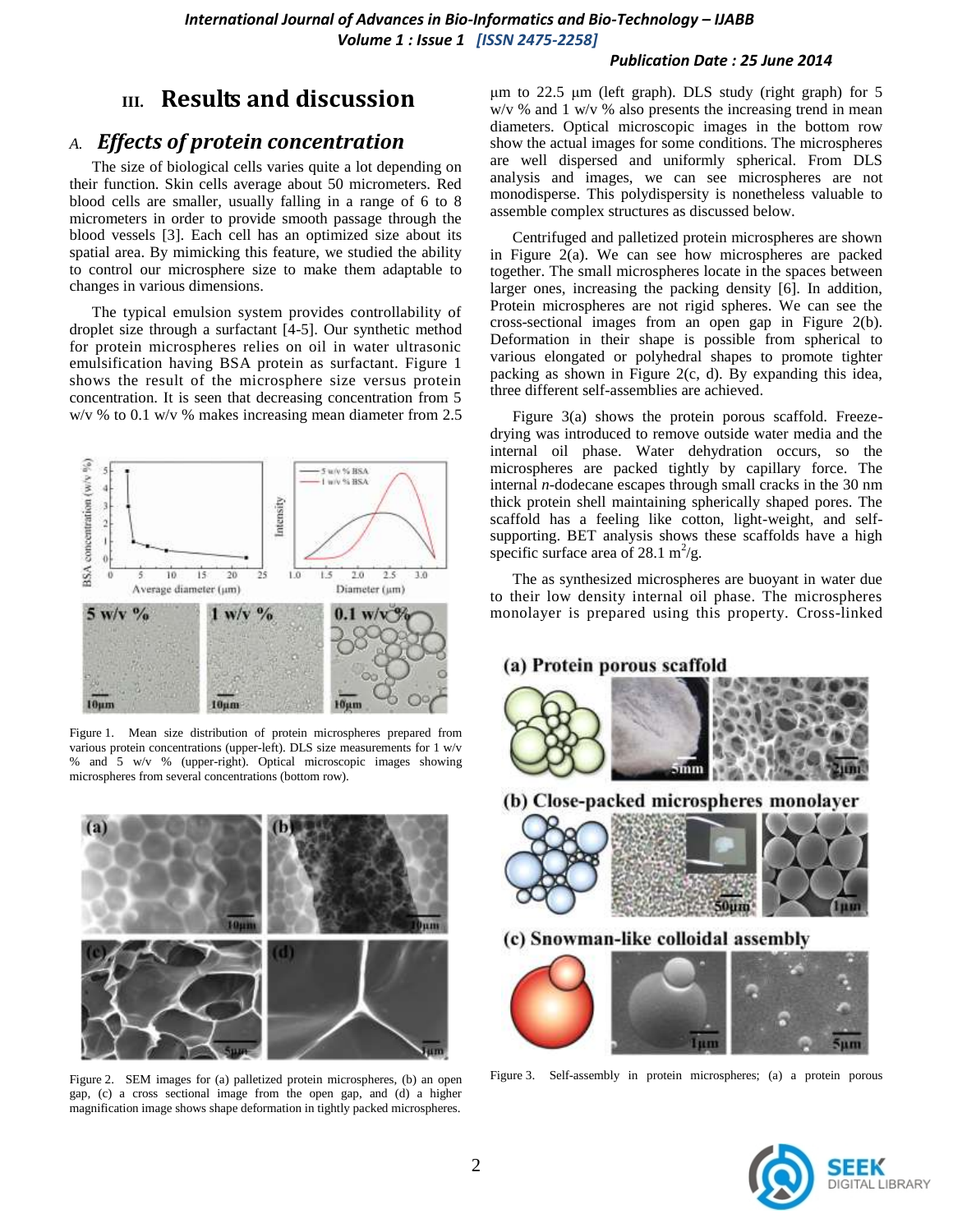### *International Journal of Advances in Bio-Informatics and Bio-Technology – IJABB Volume 1 : Issue 1 [ISSN 2475-2258]*

#### *Publication Date : 25 June 2014*

scaffold from freeze-drying concentrated microspheres, (b) a monolayer made by close-packed microspheres, and (c) snowman-like colloidal selfassemblies.

microspheres with glutaraldehyde form close-packing layers on the water surface. The monolayer is carefully peeled off onto a glass substrate as seen in Figure 3(b). They are closely packed, although we can notice less deformation of spherical shape due to less external stress compare to the previous cases.

Some interesting anisotropic aggregations are also observed. We can see the snowman-like colloidal assembly in Figure 3(c). Differently sized microspheres formed naturally in an ultrasonic reactor are deformed and attached strongly together. These kinds of assembly techniques may lead to interesting applications like bio-tissue scaffolds, membranes, filters, and biocatalysts.

## *B. Effects of internal oil phase*

In a previous study, toluene was used as the internal oil phase and made protein microspheres with a rough surface [7]. The solubility between water and oil was indicated as a key factor for this phenomenon. The surface roughness versus solubility of oil in water was studied by AFM. The following three different oily liquids are used as the oil phase in ultrasonic synthesis; *n*-dodecane, toluene, and chloroform. Each liquids have the solubility in water of 0.000037, 0.052, and 0.82 (w/w %) respectively [8-9]. Surface morphology information of the resulting microspheres is shown in Figure 4. The graph shows the calculated roughness parameters. We can see the microsphere with *n*-dodecane has smooth surface, whereas toluene and chloroform filled microspheres have bumpy surfaces. Strong surface tension at the interface between *n*-dodecane and water results in the smooth surface. In the case of toluene and chloroform, however, more solubility makes an unstable interface between oil and water. Due to this interface instability, the Rayleigh instability, random perturbations at the interface can persist without damping [10]. The perturbations in turn produce rough surfaces on the protein microspheres.

We can now think about the possible applications inspired from biology. Cells are not perfectly spherical and smooth. Figure 4. AFM analysis for protein microspheres with three different internal oil phases.

For instance, Golgi apparatus activates protein delivery through increased surface roughness [3]. Dendritic cells maximize surface area by its dendrites to catch pathogens better. Similarly, we can modulate the surface property of protein microsphere by controlling surface morphology which is important for catalyst engineering.

## *C. Effects of additives*

Cells have nano-sized particles, tubes, sheets, pods, and cages inside and outside. They support cellular functions by acting as receptors, channels, reaction sites, and binding sites [11]. Inspired by this, we designed two experiments to explore the possibility of adding nanoparticles into microspheres.

First, gold nanoparticles are added in the water phase. Fig. 5 photographs show the pristine protein microspheres (left), and the microspheres with gold (right). The color of microsphere solution is changed due to the red color of the gold nanoparticles. A TEM image is shown on the right side of the photographs. We can see a dim circle presenting a protein microsphere, and black dots of gold nanoparticles. BSA protein is known to have a spontaneous gold-sulfur covalent interaction [12-13]. From the EDS mapping images on the bottom row, we can notice that gold nanoparticles are anchored on the BSA protein shell by the Au-S bonds. The ability to embed nanoparticles on the shell of microspheres opens up applications such as biosensors, biocatalysts, and specific adsorption studies.

For the second experiment, magnetite nanoparticles are dispersed in corn oil. The carboxylic groups in fatty acid molecules are known to anchor on the surface of magnetite.





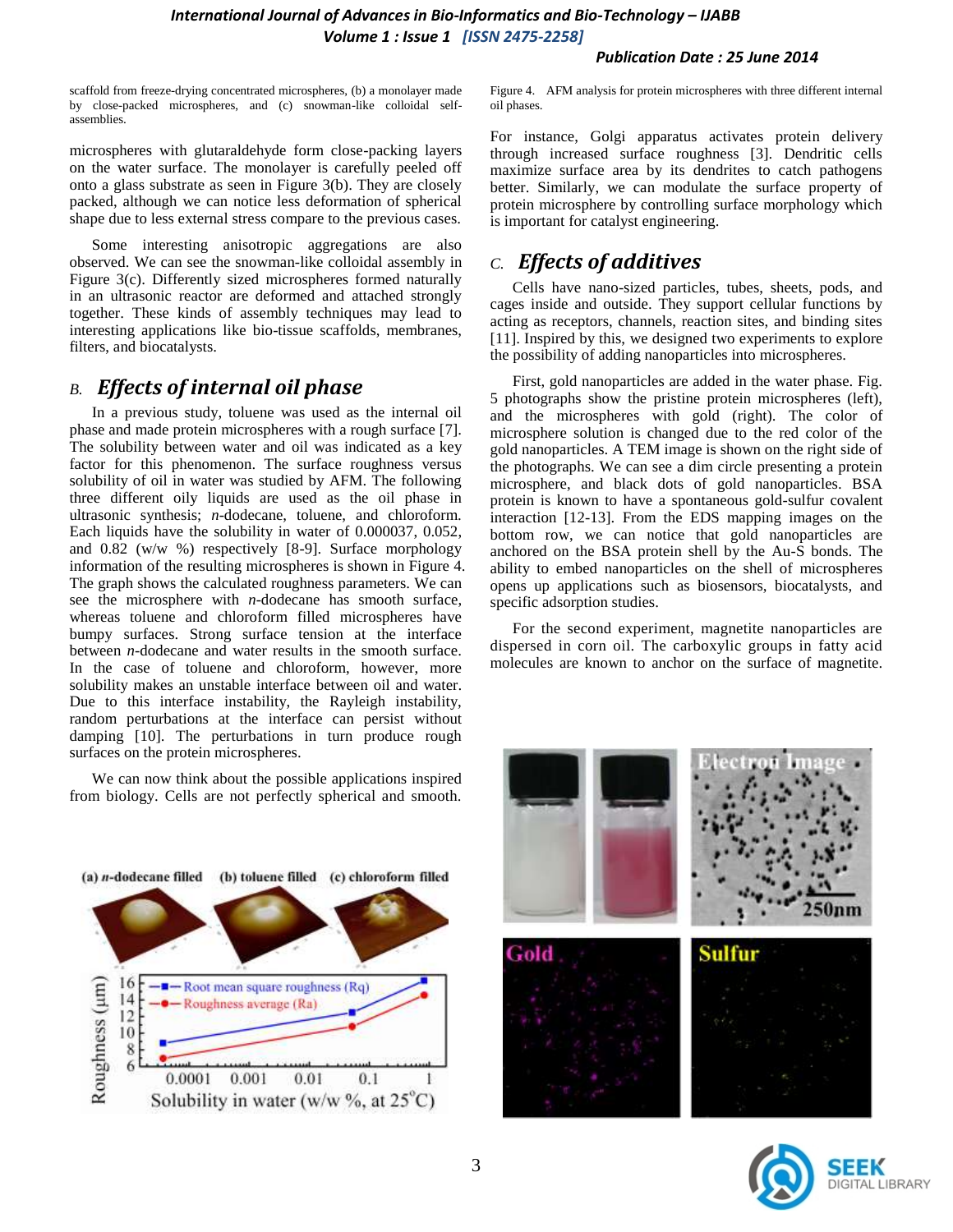#### *Publication Date : 25 June 2014*

Figure 5. The photographs and TEM-EDS study show the gold nanoparticle embedded protein microspheres.



Figure 6. (a) Dispersion state of magnetite nanoparticles in corn oil. (b) SEM image of resulting microspheres with magnetite. (c) TEM image of microsphere encapsulating magnetite nanoparticles. (d) Photograph shows magnetic microspheres responding to an external magnet. (e) Magnetization curve of the magnetic microspheres.



Figure 7. Fibrous assemblies of magnetic protein microspheres.

The alkyl chains make the particle surfaces lipophilic [14]. DLS measurement shows the magnetite nanoparticles are well dispersed in corn oil with a Gaussian distribution (Figure 6(a)). Figure 6(b, c) shows the resulting microspheres. We can see nanoparticles are encapsulated with in the protein shell. These magnetic microspheres respond easily to an external magnet as seen in Figure 6(d). VSM measurements show a magnetization of 3 emu/g (Figure 6(e)).

We discovered a directed colloidal assembly using the magnetic property. Figure 7(a, b) shows magnetic microspheres aligned into fibers. The length of fibers can be increased with a higher concentration of microspheres in water as we can see in Figure 7(c, d). This external control of the microspheres enables us to have potential applications in the targeted drug delivery system, bio-signal tracking, and microfluidic devices.

# **IV. Conclusions**

We presented how to design protein microspheres from the biomimetic point of view. First, the size of microspheres can be controlled by the concentration of protein. Furthermore, polydispersity in size and deformation in shape lead the various structures such as the porous scaffold, monolayer film, and anisotropic self-assembly. Second, surface morphology modification is achieved. It was studied with AFM analysis that increasing solubility between water and oil phase makes the rougher surface of microspheres. Third, simple methods to embed nanoparticles are discovered using both water and oil phases. The gold nanoparticles were anchored on the surface by the Au-S covalent interaction. The magnetite nanoparticles were encapsulated in microspheres, resulting magnetic functionalization.

The research is now aiming at mimicry of the materials transport mechanism into and out of cells. A long term goal is to apply these designs to such as sensors, catalysts, and tissue scaffolds.

#### *Acknowledgment*

This work was supported by the National Research Foundation of Korea (NRF) grant funded by the Korean government (MSIP) (No. 2011-0013704) and the research fund of Hanyang University (HY-2010-N).

#### *References*

- [1] K. S. Suslick, and M. W. Grinstaff, "Protein microencapsulation of nonaqueous liquids," J. Am. Chem. Soc., vol. 112, pp. 7807–7809, 1990
- [2] N. Nath, and A. Chilkoti, "A colorimetric gold nanoparticle sensor to interrogate biomolecular interactions in real time on a surface," Anal. Chem., vol. 74, pp. 504–509, 2002
- [3] D. Krogh, Biology: A guide to the natural world, 5th ed., Pearson, California, 2010
- [4] J. P. Canselier, H. Delmas, A. M. Wilhelm, and B. Abismail, "Ultrasound emulsification–An overview," J. Dispersion. Sci. Tech., vol. 23, pp. 333–349, 2002
- [5] S. Tcholakova, N. D. Denkov, and T. Danner, "Role of surfactant type and concentration for the mean drop size during emulsification in turbulent flow," Langmuir, vol. 20, pp. 7444–7458, 2004
- [6] D. Myers, Surfaces, Interfaces, and Colloids: Principles and Applications, 2nd ed., Wiley-VCH, New York, 1999
- [7] K. Makino, T. Mizorogi, S. Ando, T. Tsukamoto, and H. Ohshima, "Sonochemically prepared bovine serum albumin microcapsules: factor affecting the size distribution and the microencapsulation yield," Colloid. Surface. B., vol. 22, pp. 251–255, 2001
- [8] D. G. Shaw, A. Maczynski, M. Goral, B. Wisniewska-Goclowska, A. Skrzecz, I. Owczarek, K. Blazej, M. C. Haulait-Pirson, G. T. Hefter, F. Kapuku, Z. Maczynska, and A. Szafranski, "IUPAC-NIST Solubility Data Series. 81. Hydrocarbons with Water and Seawater - Revised and Updated. Part 10.  $C_{11}$  and  $C_{12}$  Hydrocarbons with Water," J. Phys. Chem. Ref. Data, vol. 35, No. 1, pp. 153–203, 2006